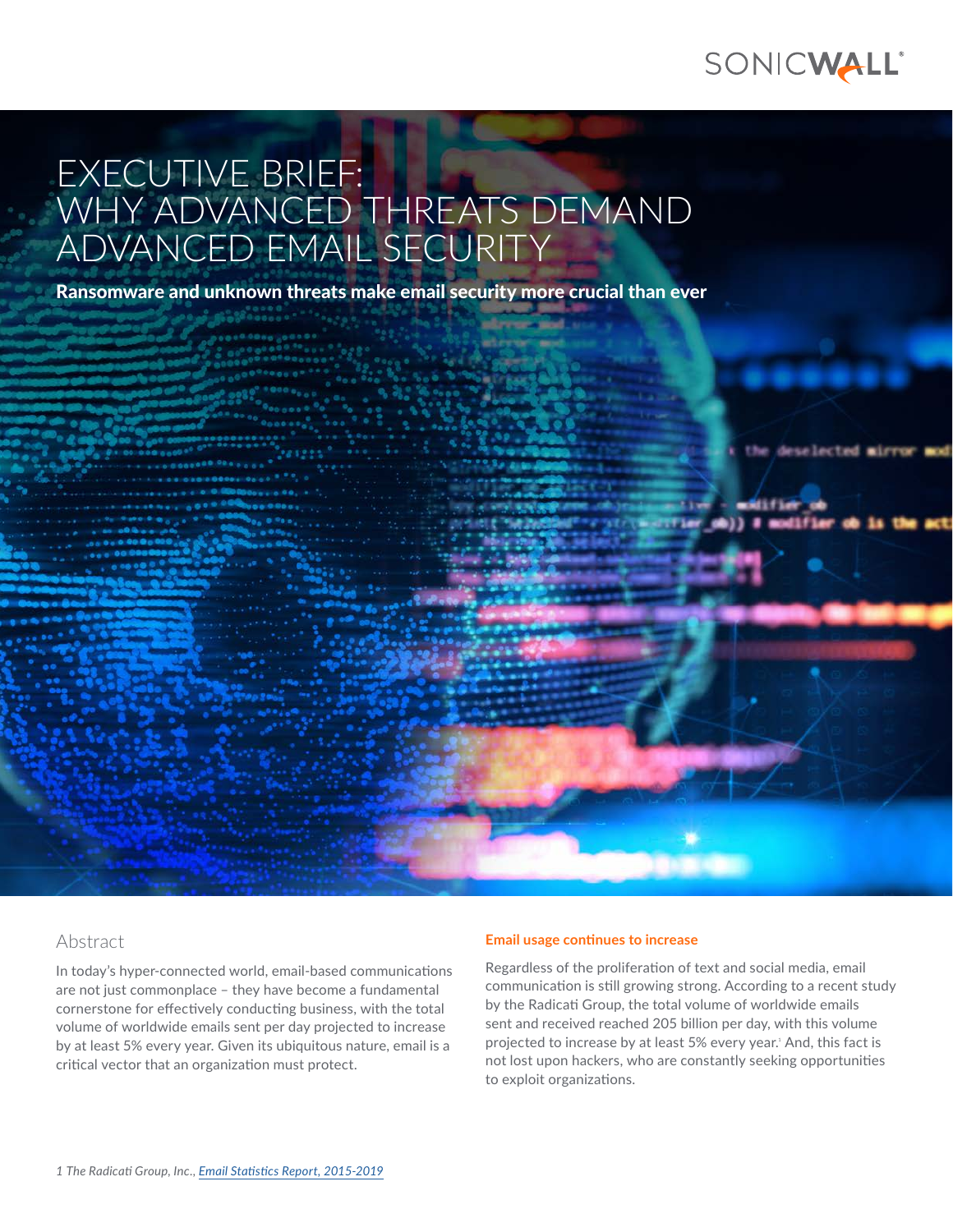Anatomy of an email attack:

- A CFO gets an email from the CEO authorizing an emergency fund transfer. But the email is actually from a cybercriminal
- An employee with administrative rights to key systems receives an urgent email from IT to update their network password. They actually disclose their password to cybercriminals.
- An employee receives an email to read an important attachment about their benefits provider. When they open the attachment, they unknowingly activate hidden Trojan malware.

## **E-mail threats organizations face today**

Emails offer hackers a vehicle to deliver a variety of vulnerabilities to an organization. Some of the more common email-borne threats include:

- **Ransomware** one particularly nefarious malware variant is ransomware. Once the email attachment is activated, the code embeds itself on a network and ransomware typically encrypts or locks critical files and systems. The hackers then coerce the organization to pay an extortion fee in order to have the files or systems un-encrypted or unlocked. Email is the preferred vehicle to deliver ransomware either through infected attachments or malicious URLs.
- **Spear Phishing / Whaling** in this variant of phishing, key IT/networking individuals or company execs are targeted using malware-laced emails appearing to come from a trusted source, in efforts to gain access to internal systems & data. Over 90% of cyber-attacks start with a successful phishing campaign.<sup>1</sup>
- **Business Email Compromise / CEO Fraud / Impostor email** – Over the past few years, Business Email Compromise (BEC) schemes have caused at least \$5.3 billion in total losses to approximately 22,000 enterprises around the world, according to the latest figures from the FBI.<sup>2</sup> The FBI defines Business Email Compromise as a sophisticated email scam that targets businesses working with foreign partners that regularly perform wire transfer payments.
- **Phishing** this common hacker tactic utilizes emails with embedded links to hacker sites. When gullible users visit these sites, they're prompted to enter PII (Personably Identifiable Information) that is in turn used to steal identities, compromise corporate data, or access other critical systems.
- **Malware** email is one of the top delivery mechanisms to distribute known & unknown malware, which are typically embedded into email attachments in hopes that the attachment will be opened or downloaded onto a computer or network, thereby allowing hackers to gain access to resources, steal data, or crash systems.
- **Spam** emails are used to deliver spam or unsolicited messages, which can clog inboxes and network resources, diminish businesses productivity, and increase operational costs.
- **Outbound Email Hijacking** corporations are also subject to corporate policies and government regulations, which hold businesses accountable for their outgoing emails and ensuring they protect their customer's PII. Zombie attacks and IP hi-jacking can disseminate customer PII, ruining the reputation of a business.

## **Conclusion**

Emails communications are essential to organizations today, something hackers are keenly aware of. Given today's sophisticated and targeted attacks, it's paramount that organizations deploy a multi-layered security solution that includes dedicated advanced threat protection for email. To effectively combat today's emerging threats, organizations are well-advised to implement a next-generation email security management solution that provides real-time breach prevention capabilities.

To learn more about ways to protect your organization's emails, read our solutions brief [What your next-gen email security](https://www.sonicwall.com/techbrief/solutions-brief-what-your-nextgen-email-security-needs-to-stop-advance8122564/)  [needs to stop advanced threats.](https://www.sonicwall.com/techbrief/solutions-brief-what-your-nextgen-email-security-needs-to-stop-advance8122564/)

- *1 [www.verizonenterprise.com/verizon-insights-lab/dbir/2017/](http://www.verizonenterprise.com/verizon-insights-lab/dbir/2017/)*
- *2 [www.ic3.gov/media/2016/160614.aspx](https://www.ic3.gov/media/2016/160614.aspx)*